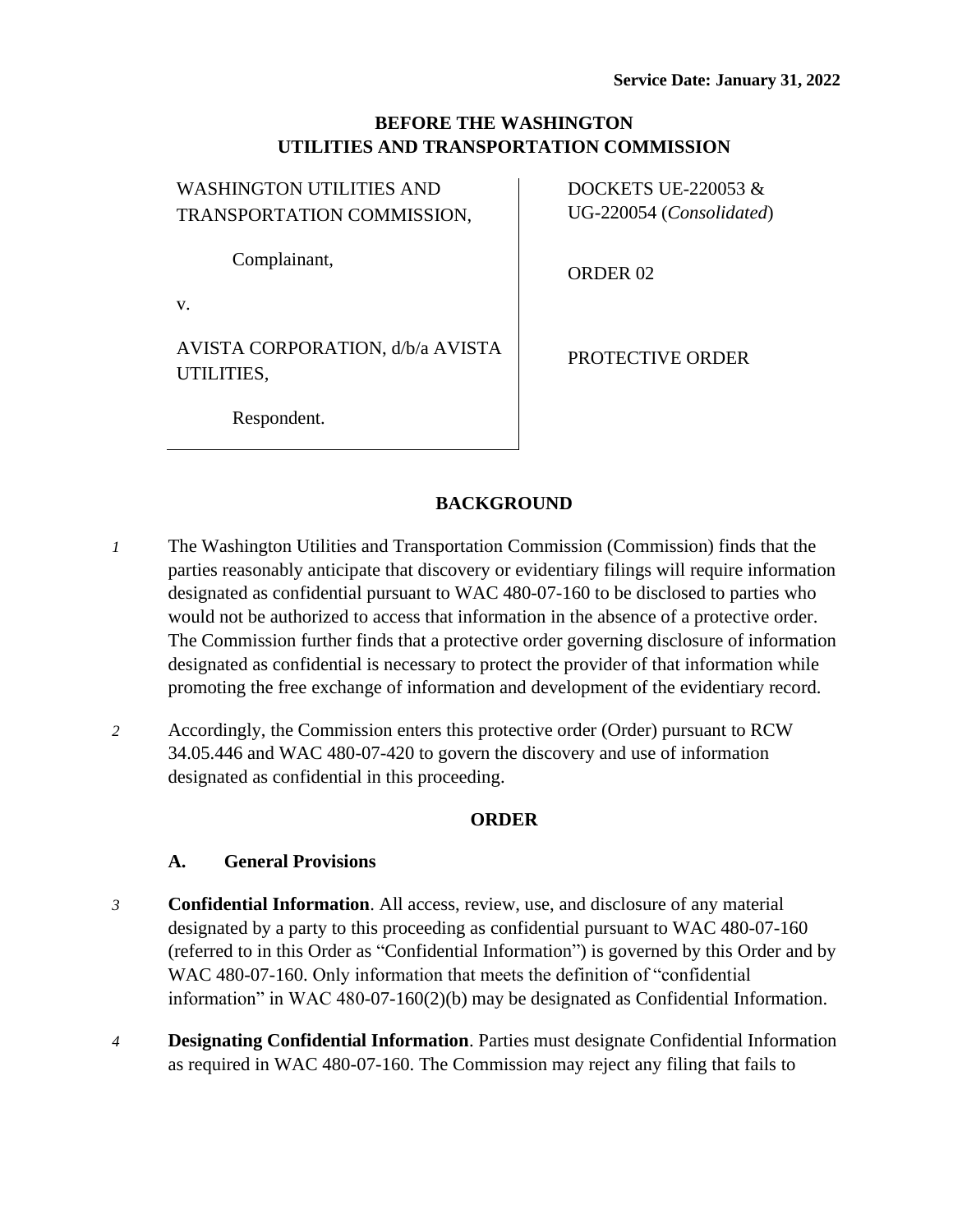### **DOCKETS UE-220053 & UG-220054 (***Consolidated***) PAGE 2 ORDER 02**

properly designate or mark Confidential Information or that designates clearly public information as confidential.

*5* **Limitation on Use**. A party or a party's counsel or expert may review, use, or disclose information designated as Confidential Information by another party only for purposes of this proceeding.

### **B. Disclosure of Confidential Information**

- *6* **Persons Permitted Access**. No person bound by this Order may disclose information designated as Confidential Information by another party to anyone other than the Commissioners, Commission Staff, the presiding officer(s), and, subject to the requirements in paragraph 7 below, counsel for each of the parties to this proceeding, each such counsel's administrative staff, and persons designated by the parties as their experts in this proceeding. No expert who requests access to Confidential Information other than members of Commission Staff or Public Counsel may be an officer, director, direct employee, major shareholder, or principal of any party or any competitor of any party unless the provider of the Confidential Information waives this restriction. Any dispute concerning persons entitled to access Confidential Information must be brought before the presiding officer for resolution.
- *7* **Non-disclosure Agreement**. Before being allowed access to any Confidential Information disclosed in this docket, each counsel or expert must agree to comply with and be bound by this Order by executing, filing, and serving Exhibit A (counsel) or Exhibit B (expert) attached to this Order (collectively, Non-disclosure Agreement). A counsel's administrative staff need not execute a Non-disclosure Agreement if counsel agrees to be responsible for any violation of this Order that results from his or her staff's conduct. If the provider of the Confidential Information objects to allowing any expert to have access to such information, that party must complete the applicable portion of the Non-disclosure Agreement for that expert, timely file it with the Commission, and serve all parties. A party waives objection to allowing access to Confidential Information to an expert who has executed a Non-disclosure Agreement if the party fails to comply with this requirement.
- *8* **Access to Confidential Information**. Parties must comply with the requirements in WAC 480-07-160 and WAC 480-07-420 when providing documents containing Confidential Information to the Commission or persons who have executed a Nondisclosure Agreement. Persons who have executed a Non-disclosure Agreement agree that they will exercise all reasonable diligence to protect Confidential Information from disclosure to unauthorized persons.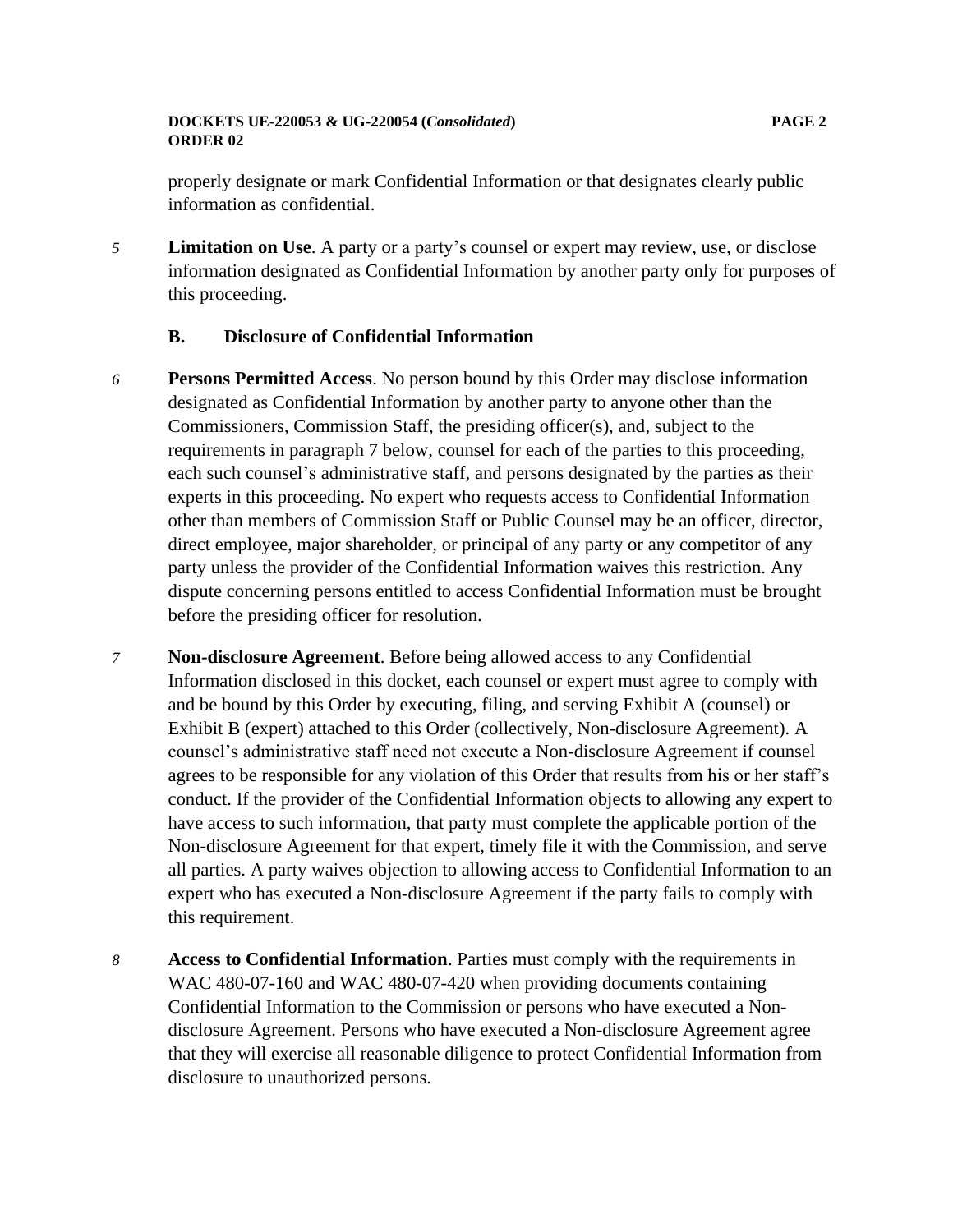#### **DOCKETS UE-220053 & UG-220054 (***Consolidated***) PAGE 3 ORDER 02**

## **C. Use of Confidential Information**

- *9* **Reference to Confidential Information**. Any public reference to Confidential Information during any part of this proceeding including, but not limited to, in motions, briefs, arguments, direct testimony, cross-examination, rebuttal, and proposed offers of proof, must not disclose the content or substance of that information, directly or indirectly. To the extent not addressed in this Order or WAC 480-07-160, the parties must negotiate how best to prevent unauthorized disclosure of Confidential Information with the goal of protecting each party's rights with respect to Confidential Information while allowing all parties the latitude to present the evidence necessary to support their respective cases and to maximize the information available to the public. If the parties cannot reach agreement about how to use or refer to Confidential Information without disclosing it in violation of this Order, they must notify the presiding officer, who will determine the arrangements to protect the Confidential Information to ensure that all parties are afforded their full due process rights, including the right to cross-examine witnesses.
- *10* Counsel or other representative of any party that intends to disclose Confidential Information during oral testimony, cross-examination, or argument must give such prior notice as is feasible to the provider of that information and the presiding officer. That notice, at a minimum, must permit the presiding officer an opportunity to clear the hearing room of persons not bound by this Order or to take other action as is appropriate in the circumstances.
- *11* **Right to Challenge Admissibility**. Nothing in this Order may be construed to restrict any party's right to challenge the admissibility or use of any Confidential Information on any ground other than confidentiality, including but not limited to competence, relevance, or privilege.
- *12* **Right to Challenge Confidential Designation**. Any party by motion or the Commission on its own initiative may challenge a party's designation of information as confidential under WAC 480-07-160 and this Order. The presiding officer will conduct an *in camera* hearing to determine the propriety of the designation. The burden of proof to show that such information is properly designated as confidential is on the party that made that designation. Pending a Commission determination, the challenged Confidential Information shall be treated in all respects as protected under the terms of this Order. The presiding officer will make his or her determination orally on the record or in a written order.
- *13* If the presiding officer determines the challenged information is not entitled to protection under this Order and WAC 480-07-160, the information will continue to be protected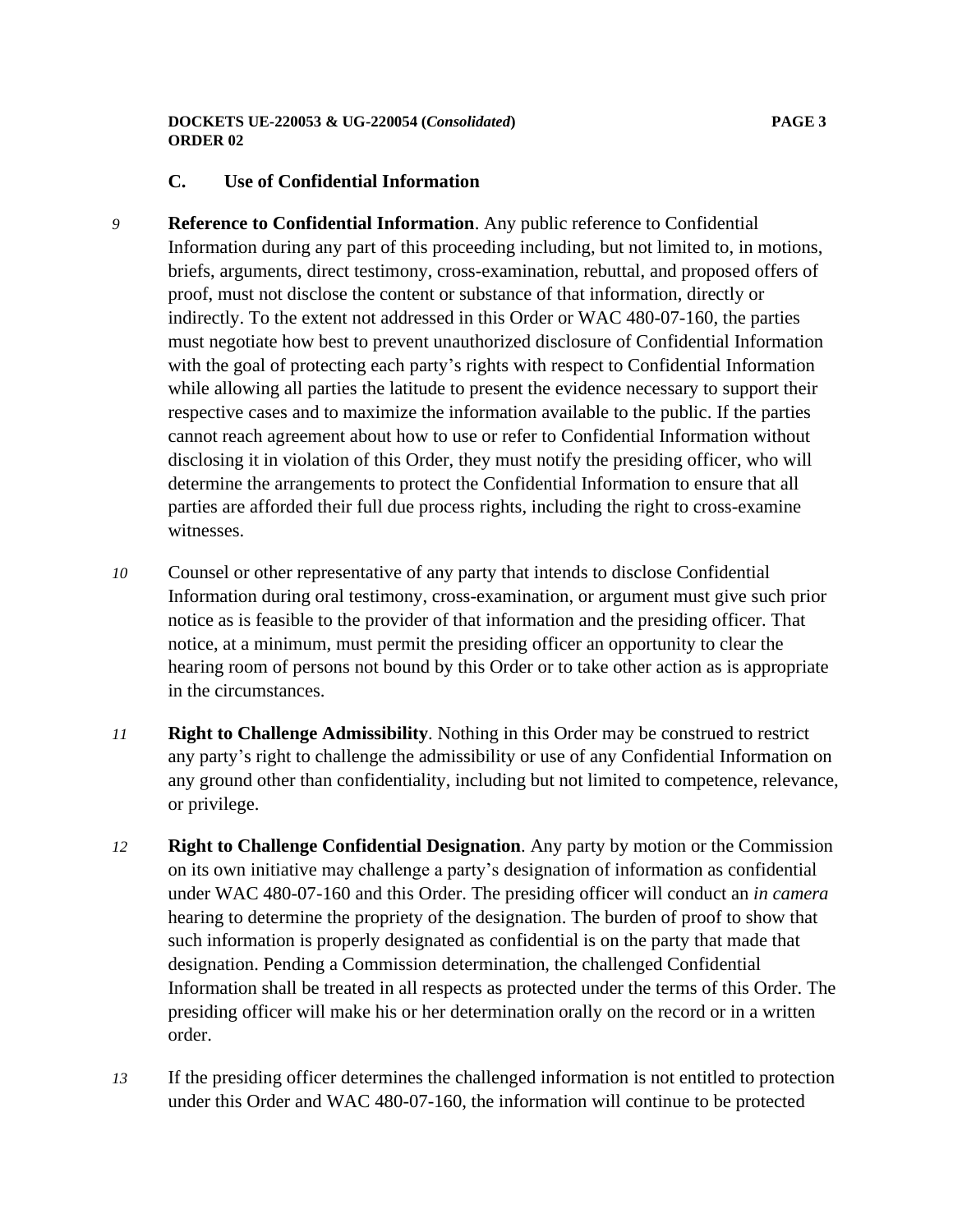#### **DOCKETS UE-220053 & UG-220054 (***Consolidated***) PAGE 4 ORDER 02**

under this Order for ten days from the date of the presiding officer's determination. If a party seeks administrative review of a determination by a presiding officer other than the Commissioners within that time, the Commission will stay the determination pending an order from the Commission. If the Commission upholds the determination on review, in whole or in part, the information will continue to be protected under this Order for 10 days from the date of the Commission order. If no party seeks administrative or judicial review of the presiding officer's determination within 10 days, or if no reviewing court enters an order protecting the challenged information from disclosure within 10 days of a final Commission determination, the Commission will require the challenged information to be refiled without the confidential designation or otherwise treated as public information.

- *14* **Admission of Confidential Information Under Seal**. The portions of the record of this proceeding containing Confidential Information will be sealed for all purposes, including administrative and judicial review, unless such Confidential Information is released from the restrictions of this Order, either through the agreement of the parties or pursuant to a lawful order of the Commission or of a court having jurisdiction to do so.
- *15* **Return of Confidential Information**. Within thirty days following the conclusion of this proceeding, including any administrative or judicial review, every person who has executed a Non-disclosure Agreement and possesses or controls any Confidential Information disclosed by another party (including personal notes that make substantive reference to that Confidential Information), either must return all such Confidential Information to the party that provided it or must certify in writing that all copies and substantive references to that information in notes have been destroyed; PROVIDED, that counsel may retain exhibits that contain Confidential Information as counsel records subject to the terms and conditions of this Order.
- *16* **Freedom of Information Laws**. Until the Commission or any court having jurisdiction finds that any particular Confidential Information is not properly designated as confidential pursuant to WAC 480-07-160, the Commission expects any federal agency that has access to or receives copies of the Confidential Information to treat that information as within the exemption from disclosure provided in the Freedom of Information Act at 5 U.S.C. § 552 (b)(4); the Commission also expects any Washington state agency that has access to or receives copies of the Confidential Information to treat that information as being within the exemption from disclosure provided in RCW 42.56.210.
- *17* **Notice of Compelled Production in Other Jurisdictions**. If a person who has executed a Non-disclosure Agreement is compelled to produce documents containing Confidential Information in any regulatory or judicial proceeding by the body conducting the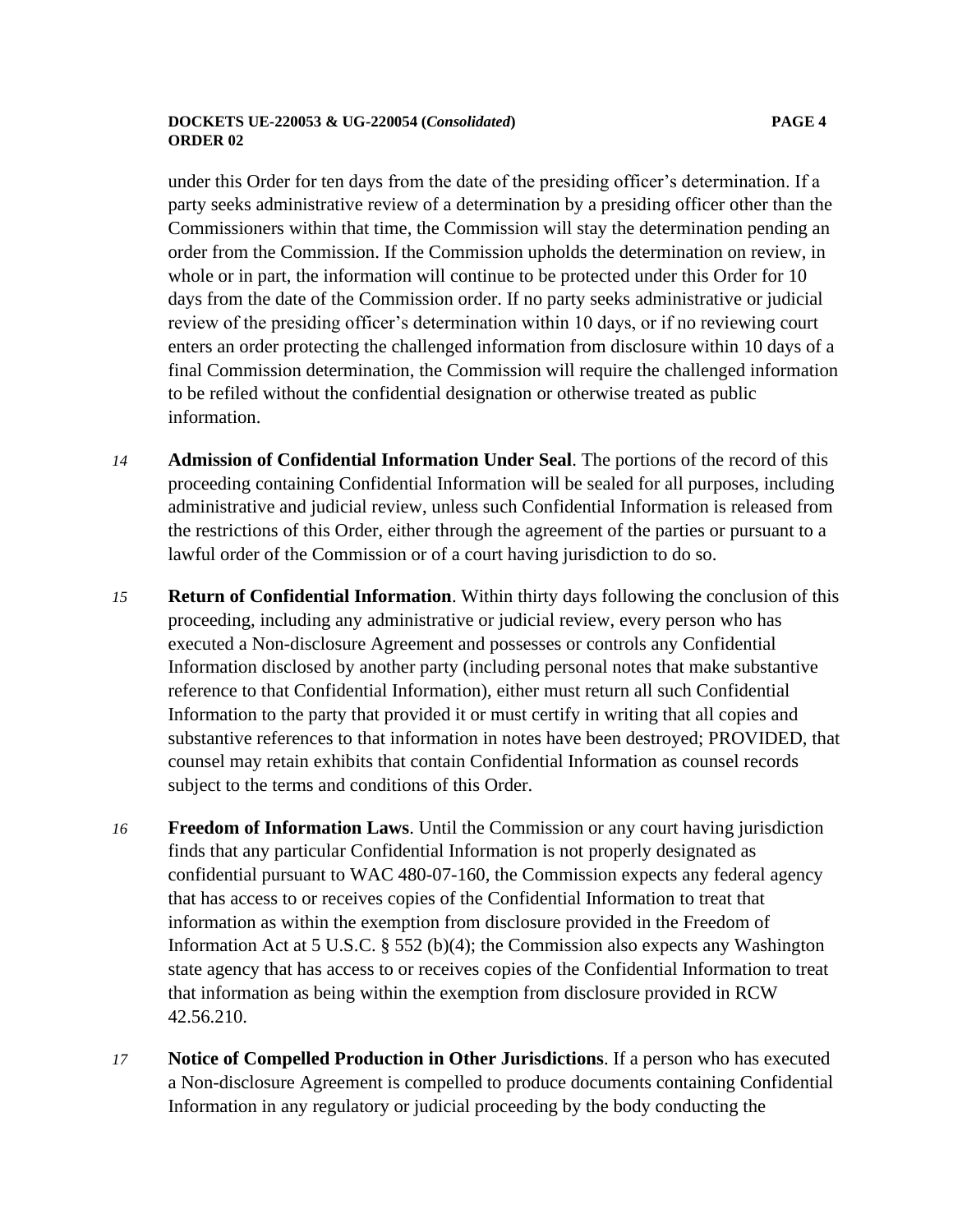#### **DOCKETS UE-220053 & UG-220054 (***Consolidated***) PAGE 5 ORDER 02**

proceeding, the person must provide notice to the party that provided the Confidential Information. Such Confidential Information must not be produced for at least five business days following such notice to permit the party that provided the information an opportunity to defend the protected status of the material before the regulatory or judicial body that would otherwise compel production. Disclosure after that date, in compliance with an order compelling production, is not a violation of this Order.

- *18* **Modification**. The Commission may modify this Order on motion of a party or on its own motion upon reasonable prior notice to the parties and an opportunity for hearing.
- *19* **Violation of this Order**. Violation of this Order by any party to this proceeding or by any other person bound by this Order by unauthorized use or unauthorized disclosure of Confidential Information may subject such party or person to liability for damages and shall subject such party to penalties as generally provided by law.

DATED at Lacey, Washington, and effective January 31, 2022.

WASHINGTON UTILITIES AND TRANSPORTATION COMMISSION

ANDREW J. O'CONNELL Administrative Law Judge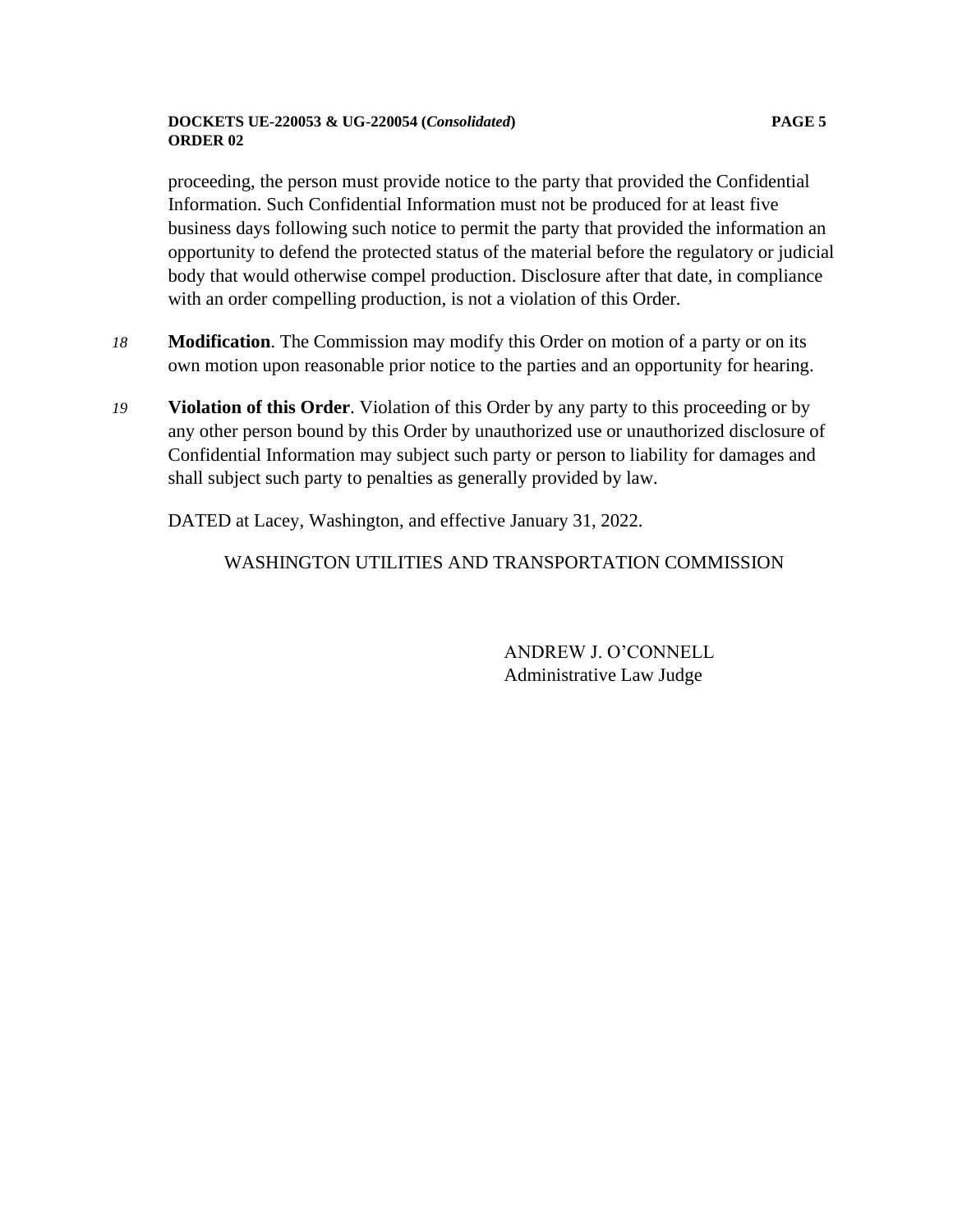\_\_\_\_\_\_\_\_\_\_\_\_\_\_\_\_\_\_\_\_\_\_\_\_\_\_\_\_\_\_\_\_\_\_\_\_\_\_\_

## **EXHIBIT A (ATTORNEY AGREEMENT)**

# AGREEMENT CONCERNING CONFIDENTIAL INFORMATION IN DOCKETS UE-220053 & UG-220054 (*Consolidated*) BEFORE THE WASHINGTON UTILITIES AND TRANSPORTATION COMMISSION

|                                                                                           | s attorney in           |
|-------------------------------------------------------------------------------------------|-------------------------|
| this proceeding for                                                                       | $\frac{1}{2}$ (party to |
| this proceeding) agree to comply with and be bound by the Protective Order entered by     |                         |
| the Washington Utilities and Transportation Commission in Dockets UE-220053 $&$ UG-       |                         |
| 220054 (Consolidated), and acknowledge that I have reviewed the Protective Order and      |                         |
| fully understand its terms and conditions. I further agree to be responsible for any      |                         |
| violations of the Protective Order that result from the conduct of administrative staff I |                         |
| allow to have access to Confidential Information.                                         |                         |
|                                                                                           |                         |

\_\_\_\_\_\_\_\_\_\_\_\_\_\_\_\_\_\_\_\_\_\_\_\_\_\_\_\_\_\_\_\_\_\_\_\_\_\_\_ \_\_\_\_\_\_\_\_\_\_\_\_\_\_\_\_\_\_\_\_\_\_\_\_\_\_\_

| Date |
|------|
|      |

Address